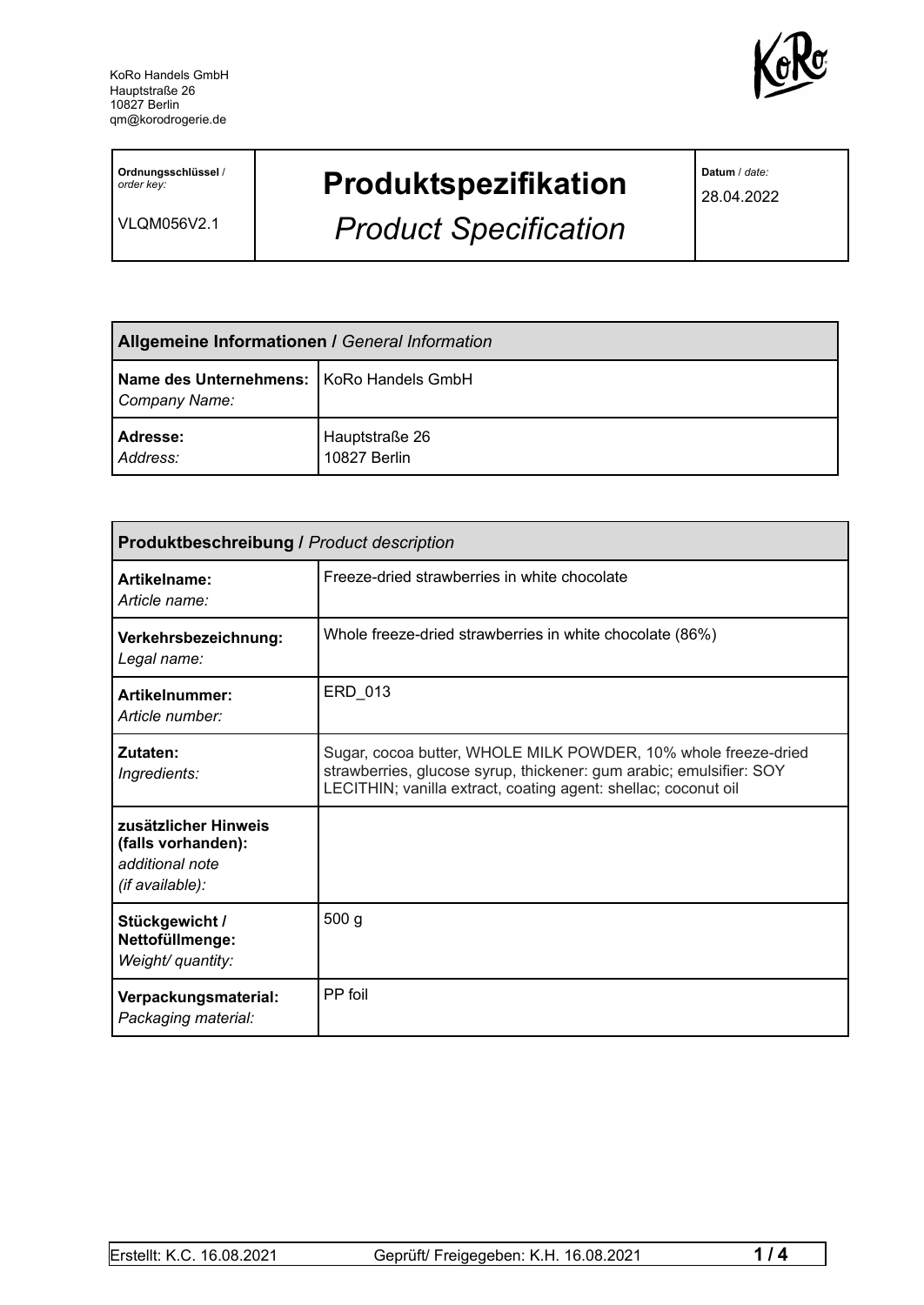

| <b>Produktbeschreibung / Product description</b>            |                                                                                                                                                                                                                                                                                                                                                                 |  |  |
|-------------------------------------------------------------|-----------------------------------------------------------------------------------------------------------------------------------------------------------------------------------------------------------------------------------------------------------------------------------------------------------------------------------------------------------------|--|--|
| <b>Besondere Eigenschaften:</b><br>Special characteristics: | $\Box$ bio /organic (Öko-Kontrollstelle / organic control body:<br>Agriculture: $\square$ EU $\square$ non-EU<br>$\Box$ EU/ non-EU<br>fairtrade / fairtrade<br>vegan / vegan<br>ப<br>$\Box$ vegetarisch / vegetarian<br>$\Box$ glutenfrei / glutenfree<br>laktosefrei / lactose-free<br>ohne Zuckerzusatz* / without added sugar*<br>$\Box$<br>andere / others: |  |  |
|                                                             | ticana yan Natur aya Zuaker anthaltan (may cantain ayaar naturally                                                                                                                                                                                                                                                                                              |  |  |

*\*kann von Natur aus Zucker enthalten / may contain sugar naturally*

| Sensorische Beschreibung / Sensorical description |                  |  |
|---------------------------------------------------|------------------|--|
| Aussehen / Farbe:<br>Appearance / Colour:         | White balls      |  |
| Geschmack:<br>Flavour:                            | Sweet and fruity |  |
| Geruch:<br>Odour:                                 | <b>Typical</b>   |  |
| Konsistenz:<br>Texture:                           | Crispy           |  |

| Nährwertangaben pro 100 g / Nutritional information per 100 g  |            |           |
|----------------------------------------------------------------|------------|-----------|
| Energie: I Energy value:                                       | 2144 / 513 | kJ / kcal |
| Fett: / Fat:                                                   | 29         | g         |
| Davon gesättigte Fettsäuren: I of which saturated fatty acids: | 18         | g         |
| Kohlenhydrate: I Carbohydrates:                                | 57         | g         |
| Davon Zucker: I Of which sugar:                                | 56         | g         |
| Ballaststoffe: / Fibre:                                        | 1,3        | g         |
| Eiweiß: / Protein:                                             | 6,4        | g         |
| Salz: / Salt:                                                  | 0,2        | g         |
| sonstige Angaben: / other values:                              |            | % NRV**   |
|                                                                |            |           |

*\*\*Nutritional Reference Value according to regulation (EU) Nr. 1169/2011/*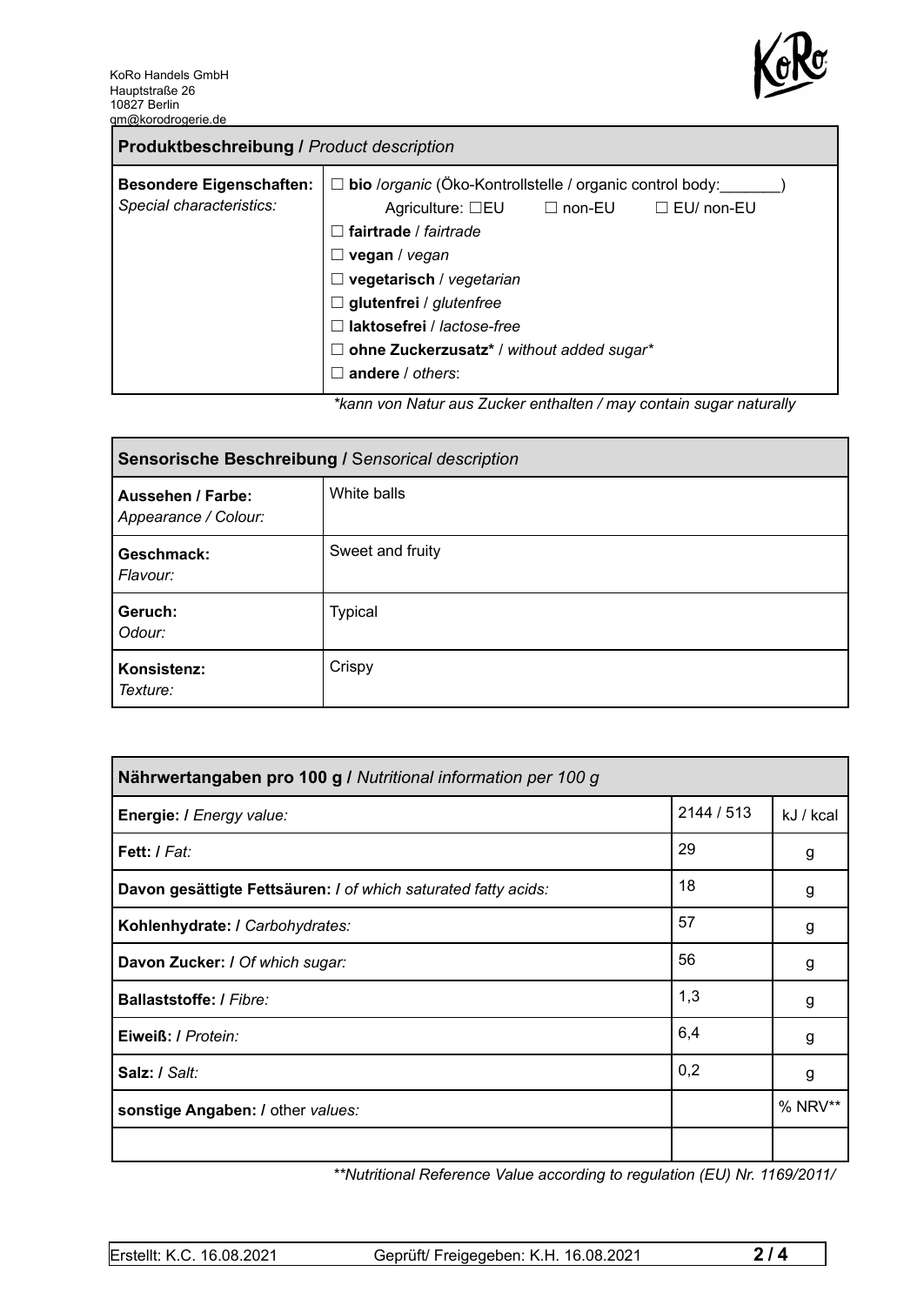

| Lagerung und Haltbarkeit / Storage and Shelf Life                    |                                |  |
|----------------------------------------------------------------------|--------------------------------|--|
| <b>Optimale</b><br>Lagerungsbedingungen:<br>Storage recommendations: | Store in a cool and dry place. |  |
| Mindesthaltbarkeit:<br><b>Expected shelf life:</b>                   | 12 months                      |  |

## **Allergenkennzeichnung gemäß LMIV 1169 / 2011 /** *Allergen Declaration according to EU Regulation 1169 / 2011*

**Legende:** *Key*

*a.* **Allergen ist in der Rezeptur enthalten /** *Allergen contained in recipe*

- *b.* **Risiko der Kreuzkontamination ist möglich /** *Possible risk of cross contamination*
- **c. Allergen ist in der Rezeptur nicht enthalten /** *Allergen not contained in recipe*

|                                                     | a              | b             | C |
|-----------------------------------------------------|----------------|---------------|---|
| Glutenhaltiges Getreide / gluten-containing cereals | П              | $\mathcal{L}$ | X |
| Krustentiere / Crustaceans:                         | - 1            |               | X |
| Ei / Egg                                            |                |               | X |
| Fisch / Fish                                        |                |               | X |
| Soja / Soy                                          | X              |               | П |
| Milch (Laktose) / Milk (lactose)                    | X              |               | П |
| Erdnüsse / Peanuts                                  | П              | $\mathsf{x}$  | П |
| Andere Schalenfrüchte*** / Other edible nuts***     | П              | X             | П |
| Sellerie / Celery                                   | $\blacksquare$ | $\mathsf{L}$  | X |
| Senf / Mustard                                      | $\perp$        | П             | X |
| Sesam / Sesame                                      | - 1            |               | X |
| Schwefeldioxid und Sulphite / Sulphur dioxide       |                |               | X |
| Lupinen / Lupin                                     |                |               | X |
| <b>Weichtiere / Molluscs</b>                        |                |               | X |

## **\*\*\* Mandeln /** *Almonds***, Haselnüsse /** *Hazelnuts***, Walnüsse /** *Walnuts***, Cashewnüsse /** *Cashews***, Pecannüsse,** *Pecans,* **Paranüsse /** *Brazil nuts***, Pistazien /** *Pistachios***, Macadamianüsse /** *Macadamia nuts*